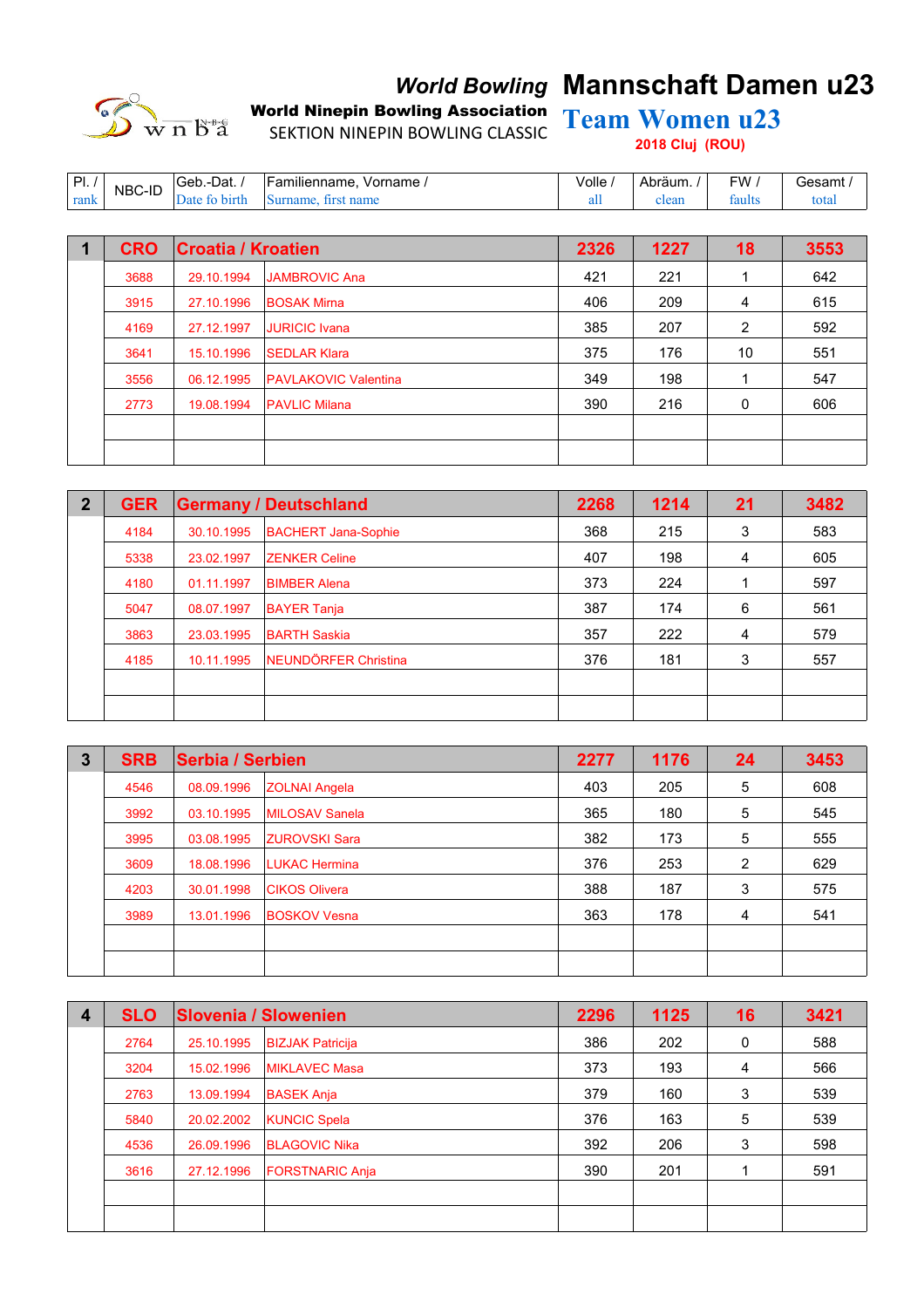

# **World Bowling Mannschaft Damen u23**

World Ninepin Bowling Association Team Women u23 SEKTION NINEPIN BOWLING CLASSIC

**2018 Cluj (ROU)**

| DI<br>. . | NBC-ID | ∴-Dat.<br>'Geb. | Vorname<br>Familienname. | Volle | Abräum. | FW     | ′ esamt |
|-----------|--------|-----------------|--------------------------|-------|---------|--------|---------|
| rank      |        |                 |                          | au    | лсаг    | taults | otal    |

| 5 | <b>POL</b> | <b>Poland / Polen</b> |                            | 2261 | 1125 | 31 | 3386 |
|---|------------|-----------------------|----------------------------|------|------|----|------|
|   | 5087       | 20.10.1998            | <b>BRODZISZEWSKA Julia</b> | 375  | 177  | 3  | 552  |
|   | 5316       | 17.10.1996            | <b>KURCOK Malgorzata</b>   | 382  | 222  | 5  | 604  |
|   | 5314       | 13.06.2001            | <b>DUDZIAK Nicoletta</b>   | 368  | 214  | 2  | 582  |
|   | 5315       | 19.04.2001            | <b>JADRCZYK Wiktoria</b>   | 399  | 184  | 5  | 583  |
|   | 5565       | 06.04.2000            | SIDLO Julia                | 374  | 178  | 3  | 552  |
|   | 4507       | 10.09.1997            | <b>BONK Aleksandra</b>     | 179  | 62   | 9  | 241  |
|   | 4985       | 07.01.2001            | <b>SZCZEPSKA Sandra</b>    | 184  | 88   | 4  | 272  |
|   |            |                       |                            |      |      |    |      |

| 6 | <b>AUT</b> | Austria / Österreich |                             | 2277 | 1104 | 16 | 3381 |
|---|------------|----------------------|-----------------------------|------|------|----|------|
|   | 3877       | 08.08.1994           | <b>ZATSCHKOWITSCH Maria</b> | 371  | 190  | 0  | 561  |
|   | 4443       | 11.04.1997           | <b>KOZAK Jennifer</b>       | 385  | 181  | 6  | 566  |
|   | 4631       | 14.12.1994           | <b>HAUER Dominique</b>      | 365  | 165  | 2  | 530  |
|   | 4953       | 19.09.2000           | <b>FUTSCHEK Caroline</b>    | 387  | 202  | 4  | 589  |
|   | 4213       | 02.05.1995           | <b>NEUBAUER Nathalie</b>    | 392  | 187  | 2  | 579  |
|   | 2782       | 22.10.1994           | <b>STEINER Fiona</b>        | 377  | 179  | 2  | 556  |
|   |            |                      |                             |      |      |    |      |
|   |            |                      |                             |      |      |    |      |

| 7 | <b>HUN</b> | <b>Hungary / Ungarn</b> |                       | 2269 | 1109 | 23 | 3378 |
|---|------------|-------------------------|-----------------------|------|------|----|------|
|   | 4494       | 29.11.1996              | <b>TOBIAS Anett</b>   | 401  | 200  | 2  | 601  |
|   | 5066       | 24.05.2000              | <b>NEMETH Enikö</b>   | 76   | 44   | 0  | 120  |
|   | 3945       | 23.06.1995              | <b>URBAN Viktoria</b> | 394  | 183  | 3  | 577  |
|   | 4496       | 02.01.1997              | <b>GAL Henrietta</b>  | 365  | 165  | 6  | 530  |
|   | 5063       | 02.03.1998              | <b>HARI Boglarka</b>  | 372  | 190  | 3  | 562  |
|   | 3575       | 03.02.1997              | <b>TOTH Katalin</b>   | 393  | 211  | 4  | 604  |
|   | 5641       | 28.08.2000              | <b>SABJAN Csenge</b>  | 268  | 116  | 5  | 384  |
|   |            |                         |                       |      |      |    |      |

| 8 | <b>ITA</b> | <b>Italy / Italien</b> |                           | 2268 | 1070 | 25 | 3338 |
|---|------------|------------------------|---------------------------|------|------|----|------|
|   | 4894       | 22.04.2000             | <b>HOCHRAINER Silena</b>  | 369  | 174  | 2  | 543  |
|   | 5078       | 02.07.1999             | <b>RABANSER Vera</b>      | 387  | 184  | 3  | 571  |
|   | 4209       | 31.12.1997             | <b>RUNGGATSCHER Laura</b> | 394  | 175  | 4  | 569  |
|   | 5076       | 17.04.1999             | <b>LADURNER Jasmin</b>    | 356  | 193  |    | 549  |
|   | 4978       | 03.10.2000             | <b>PLATTER Alina</b>      | 367  | 164  | 5  | 531  |
|   | 4895       | 20.12.1998             | <b>PARIGGER Sabrina</b>   | 395  | 180  | 10 | 575  |
|   |            |                        |                           |      |      |    |      |
|   |            |                        |                           |      |      |    |      |